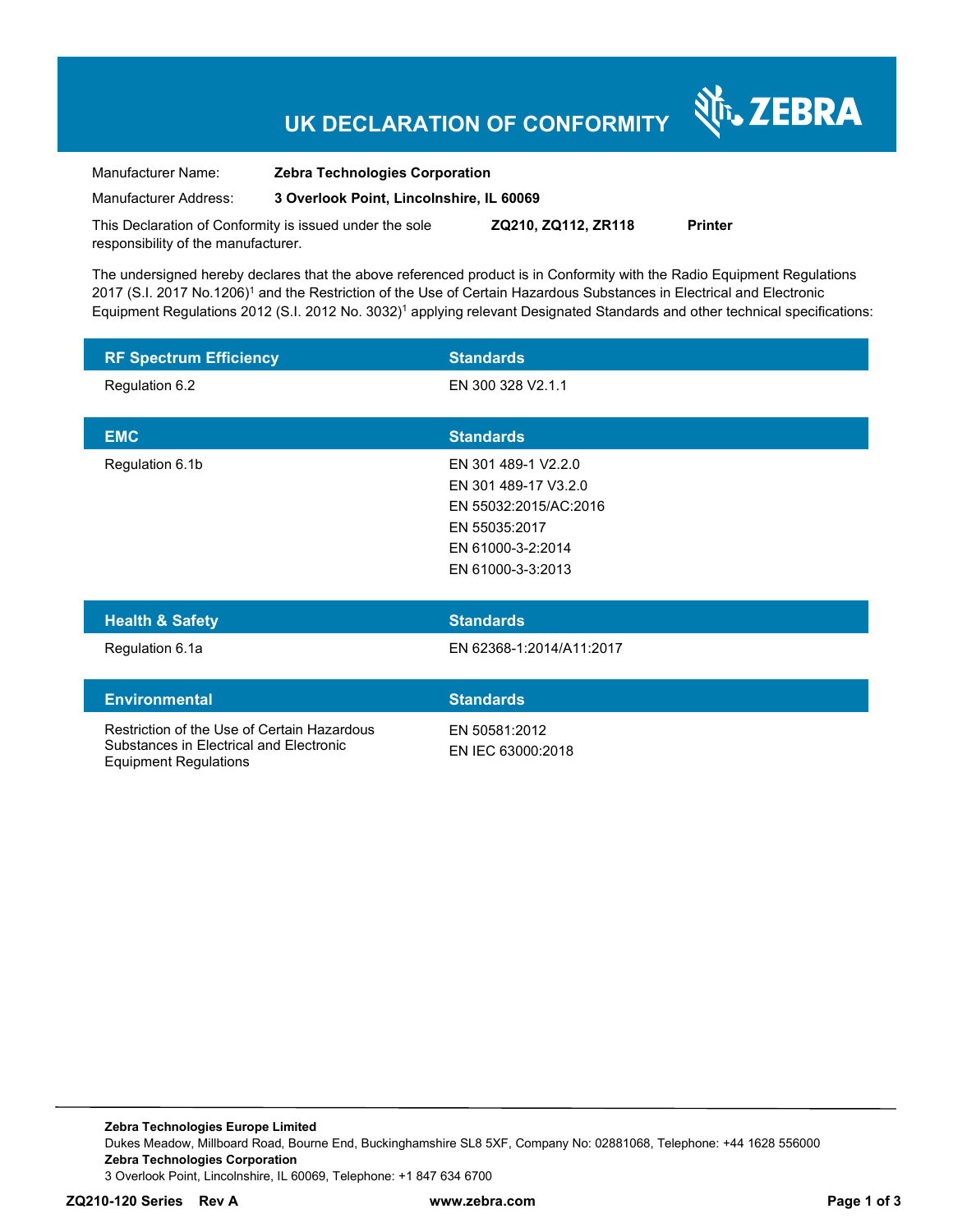## **UK DECLARATION OF CONFORMITY**



With regard to the Radio Equipment Regulations 2017 (S.I. 2017 No.1206)<sup>1</sup>, the conformity assessment procedure referred to in regulation 41(4)(a) and detailed in Schedule 2 has been followed.

 $^{\rm 1}$  As amended by applicable EU withdrawal legislation implemented at the time of issuing this declaration

### **Signed on behalf of Zebra Technologies Corporation**

Cady

*(Authorized Corporate Signature)* Jay Cadiz Rev: A Manager, Compliance Engineering Place: Lincolnshire, USA

**Zebra Technologies Europe Limited**  Dukes Meadow, Millboard Road, Bourne End, Buckinghamshire SL8 5XF, Company No: 02881068, Telephone: +44 1628 556000 **Zebra Technologies Corporation**  3 Overlook Point, Lincolnshire, IL 60069, Telephone: +1 847 634 6700